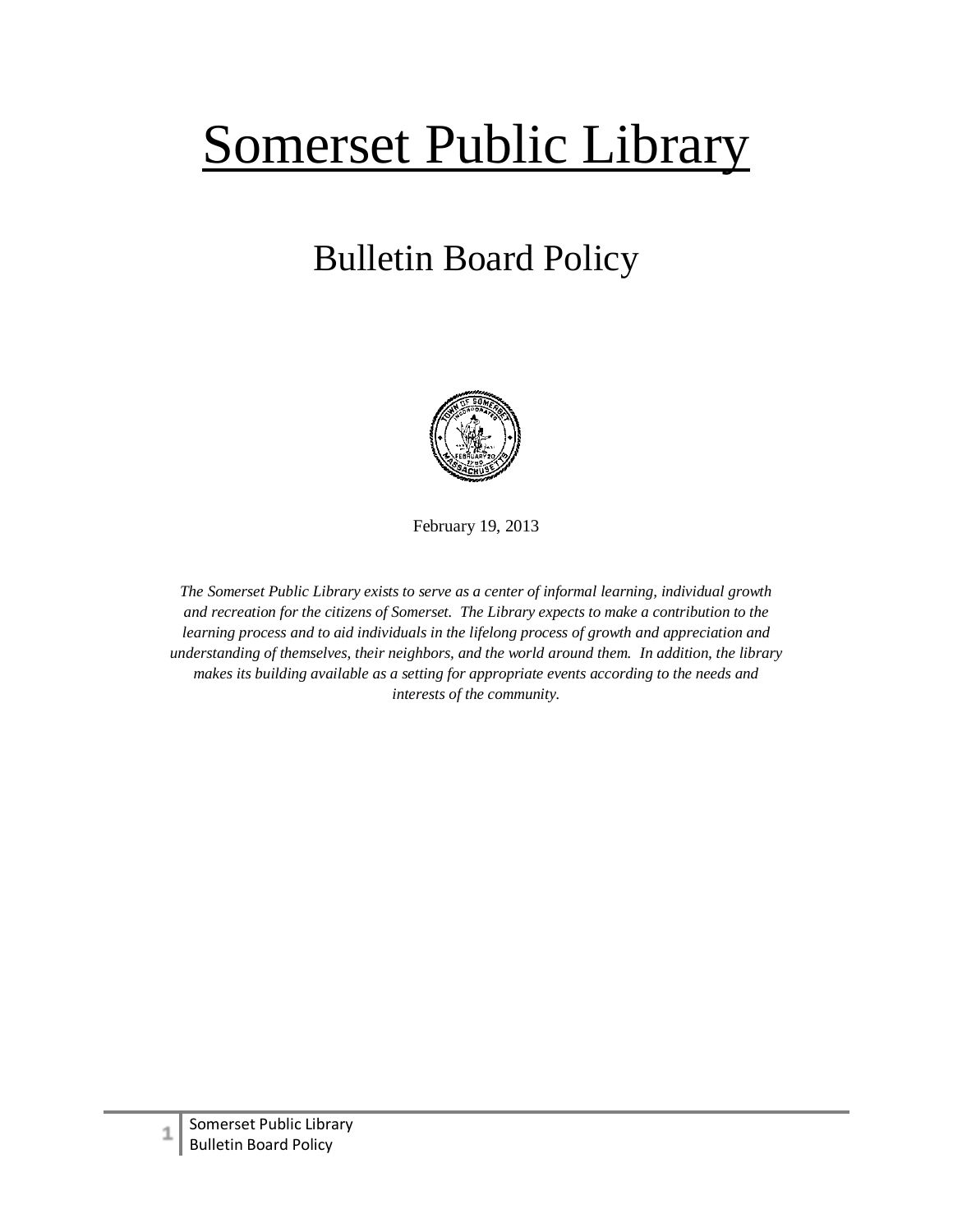| <b>Change History</b>                  |                                   |                                                 |
|----------------------------------------|-----------------------------------|-------------------------------------------------|
| <b>TRUSTEE APPROVAL</b><br><b>DATE</b> | <b>CURRENT</b><br><b>REVISION</b> | <b>DESCRIPTION OF CHANGE</b>                    |
| 01/15/2013                             |                                   | <b>Review by Trustees</b>                       |
| 01/16/2013                             |                                   | Reviewed by Town Counsel                        |
| 02/19/2013                             |                                   | Approved by Board of Library<br><b>Trustees</b> |
|                                        |                                   |                                                 |
|                                        |                                   |                                                 |